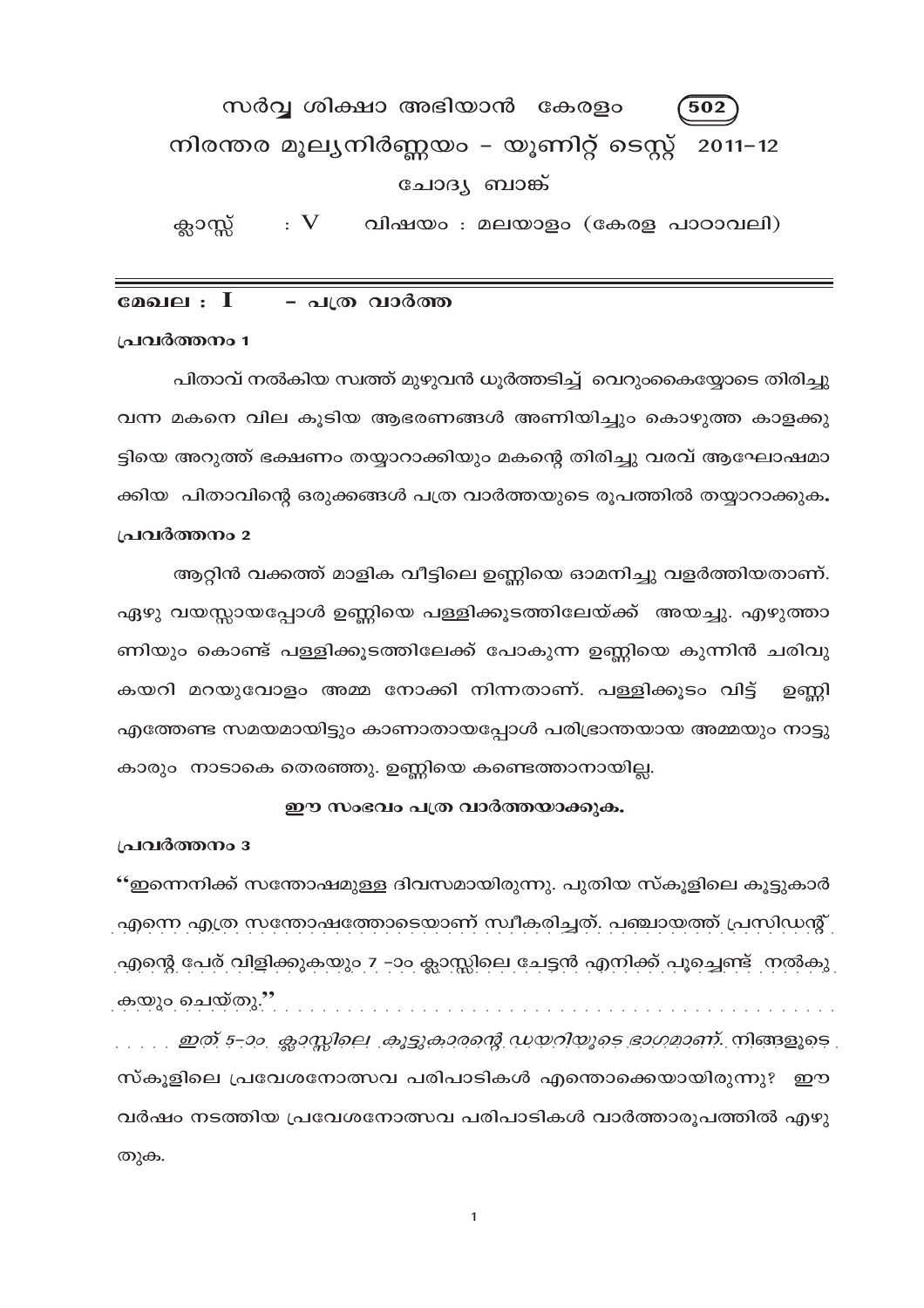#### സ്നേഹ സംഗമം

പ്രിയ സുഹൃത്തേ,



പ്രസ്തുത പരിപാടിയുടെ പത്ര വാർത്ത തയ്യാറാക്കുക.

# പ്രവർത്തനം 5

ജൂൺ 19 - വായനയെ ജനകീയമാക്കിയ ശ്രീ. പി.എൻ പണിക്കരുടെ ചരമ ദിനം വായനാ ദിനമായി നിങ്ങളുടെ സ്കൂളിലും ആചരിച്ചുവല്ലോ.

നിങ്ങളുടെ സ്കൂളിൽ വായനാ ദിനത്തോടനുബന്ധിച്ച് നടത്തിയ പരി പാടിയുടെ വാർത്ത തയ്യാറാക്കുക.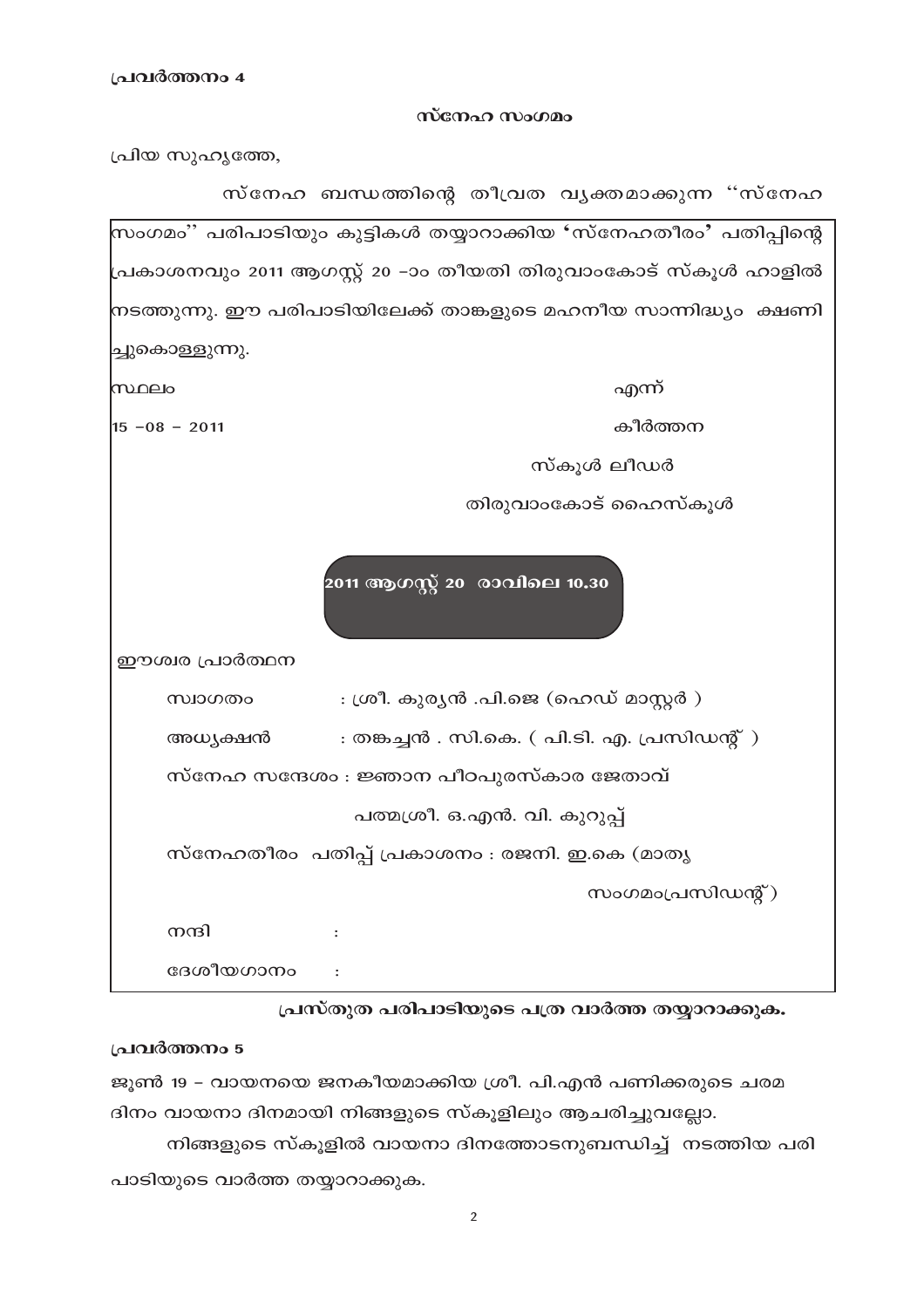#### മേഖല $:$   $\rm II$ കഥാരചന

പ്രവർത്തനം: 1

ഇടശ്ശേരിയുടെ പൂതപ്പാട്ട് – അമ്മയ്ക്ക് കുഞ്ഞിനോടുള്ള സ്നേഹബന്ധം

മുടിയനായ പുത്രൻ – മകന്റെ തെറ്റുകൾ ക്ഷമിച്ച് സ്നേഹത്തോടെ സ്വീകരിക്കുന്നപിതാവ്

ഇവ രണ്ടും സ്നേഹത്തിന്റെ വൃതൃസ്ത ഭാവങ്ങൾ നൽകുന്ന കഥകളാ ണല്ലോ. സ്നേഹത്തിന്റെ മഹത്വം മനസ്സിലാക്കുന്ന സംഭവങ്ങൾ നിങ്ങളുടെ ജീവിതത്തിലും ഉണ്ടായിട്ടുണ്ടാകുമല്ലോ?

# സ്നേഹ ബന്ധത്തിന്റെ ആഴം വ്യക്തമാക്കുന്ന ഒരു കഥ തയ്യാറാക്കുക.

പ്രവർത്തനം 2

അച്ഛാ......എന്നെ തല്ലരുതേ..........ഞാനൊരബദ്ധം ചെയ്തുപോയി.....................ആ രൂപ ഞാനെടുത്തു....................എന്നെ തല്ലരുതേ............ഇനി ഞാനങ്ങനെ

ചെയ്യില്ല.........അച്ഛനാണേ സത്യം............

പൈസ എടുത്തത് എന്തിനാണെന്നറിഞ്ഞപ്പോൾ മകനെ തല്ലിയ തിൽ അച്ഛന് പശ്ചാത്താപം തോന്നി.

- ◆ എന്തിനായിരിക്കും അവൻ പണം എടുത്തത് ?
- ◆എന്തുകൊണ്ടായിരിക്കും അച്ഛന് പശ്ചാത്താപം തോന്നിയത് ?
- ♦ ആ പണംകൊണ്ട് അവൻ ചെയ്ത പ്രവൃത്തി എന്തായിരിക്കും ?

# കഥ പൂർത്തിയാക്കുക

#### പ്രവർത്തനം 3

'ഈസോപ്പു കഥ'യിലെ പലവട്ടം ചാടിയിട്ടും മുന്തിരി കിട്ടാതെ വന്നപ്പോൾ മുന്തിരിക്ക് പുളിയാണെന്നു പറഞ്ഞ് വാലും ചുരുട്ടിപ്പോയ കുറുക്കന്റെ കഥ നിങ്ങൾക്ക് സുപരിചിതമാണല്ലോ?

ഈ കഥയെ നിങ്ങളുടെ ഭാവനയ്ക്കനുസരിച്ച് മാറ്റിയെഴുതുക.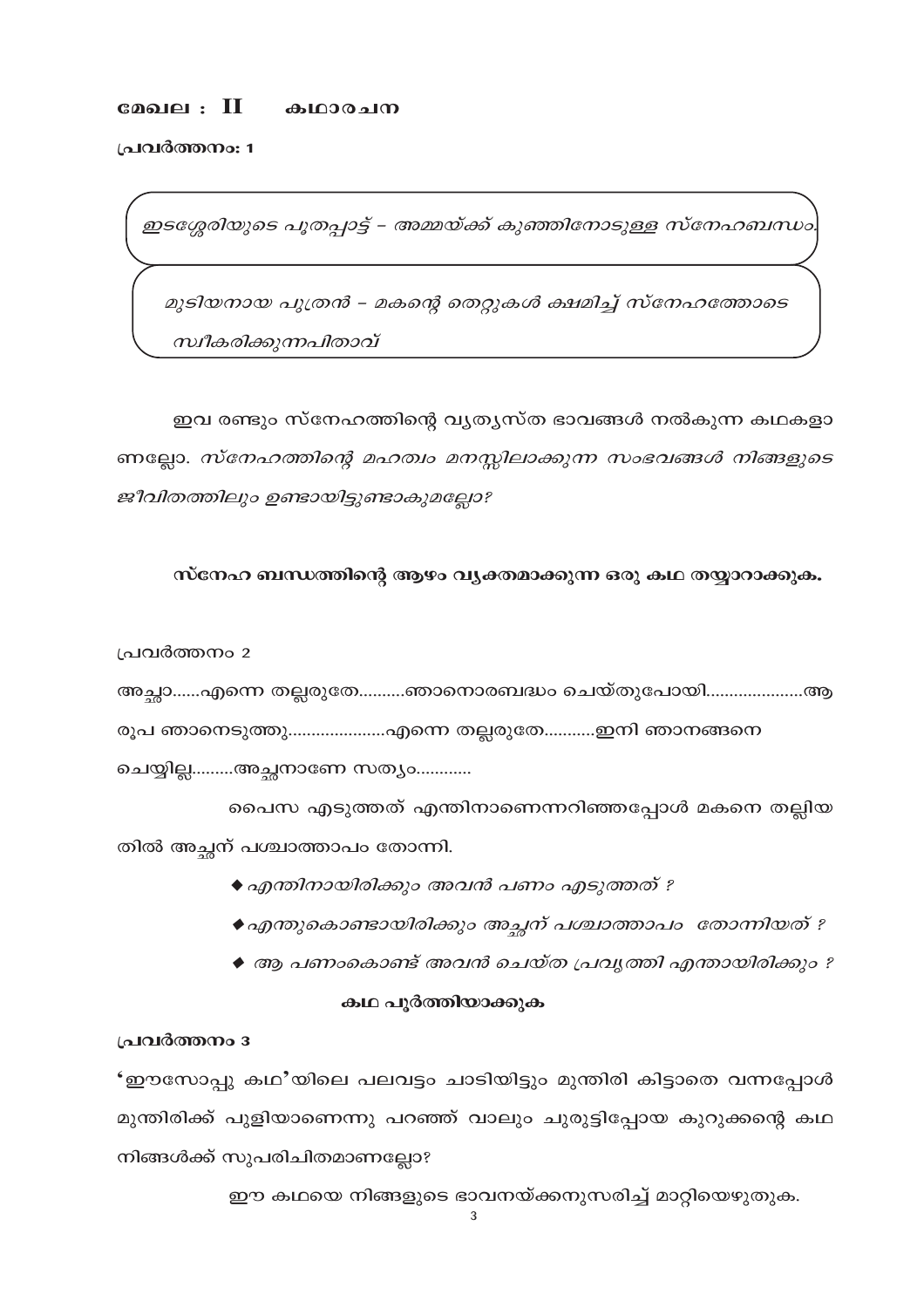"ഇത്രയധികം സമ്പത്തുണ്ടായിട്ടും ഇവർ എന്തിനിങ്ങനെ വെയിലു കൊണ്ട് വിയർപ്പൊഴുക്കുന്നു ? ജീവിതം ആനന്ദിക്കാനുള്ളതല്ലേ?" മുടിയനായ പുത്രനിലെ പുത്രന്റെ ആത്മഗതമാണിത്. എന്നാൽ "*എല്ലു മുറിയെ പണിതാൽ* പല്ലുമുറിയെ തിന്നാം'' എന്ന പഴഞ്ചൊല്ലിൽ അധ്വാനത്തിന്റെ മഹത്വമാണ് വെളി വാക്കപ്പെടുന്നത്.

ഈ പഴഞ്ചോല്ലിനെ അടിസ്ഥാനമാക്കി കഥ തയ്യാറാക്കുക.

#### പ്രവർത്തനം 5

"രാവിപ്പോൾ ക്ഷണമങ്ങൊടുങ്ങിടും ഉഷസ്സെങ്ങും പ്രകാശിച്ചിടും ദേവൻ സൂര്യനുദിക്കു മിക്കമലവും താനേ വിടർന്നീടുമേ !

ഏവം മൊട്ടിനകത്തിരുന്നളി

മനോരാജ്യം തുടർന്നീടവേ

ദൈവത്തിൻ മനമാരുകണ്ടു !

പിഴുതാൻ ദന്തീന്ദ്രൻ അപ്പദ്മിനീം !"

(ക്ഷണം - പെട്ടെന്ന്, ഉഷസ്സ് - പ്രഭാതം, ഇക്കമലവും - ഈ താമരയും, അളി - വണ്ട്, ദന്തീന്ദ്രൻ - ആന ശ്രേഷ്ഠൻ )

താമരയ്ക്കുള്ളിലകപ്പെട്ടുപോയ വണ്ടിനെന്തു സംഭവിച്ചു ? കഥയാക്കി എഴുതുക.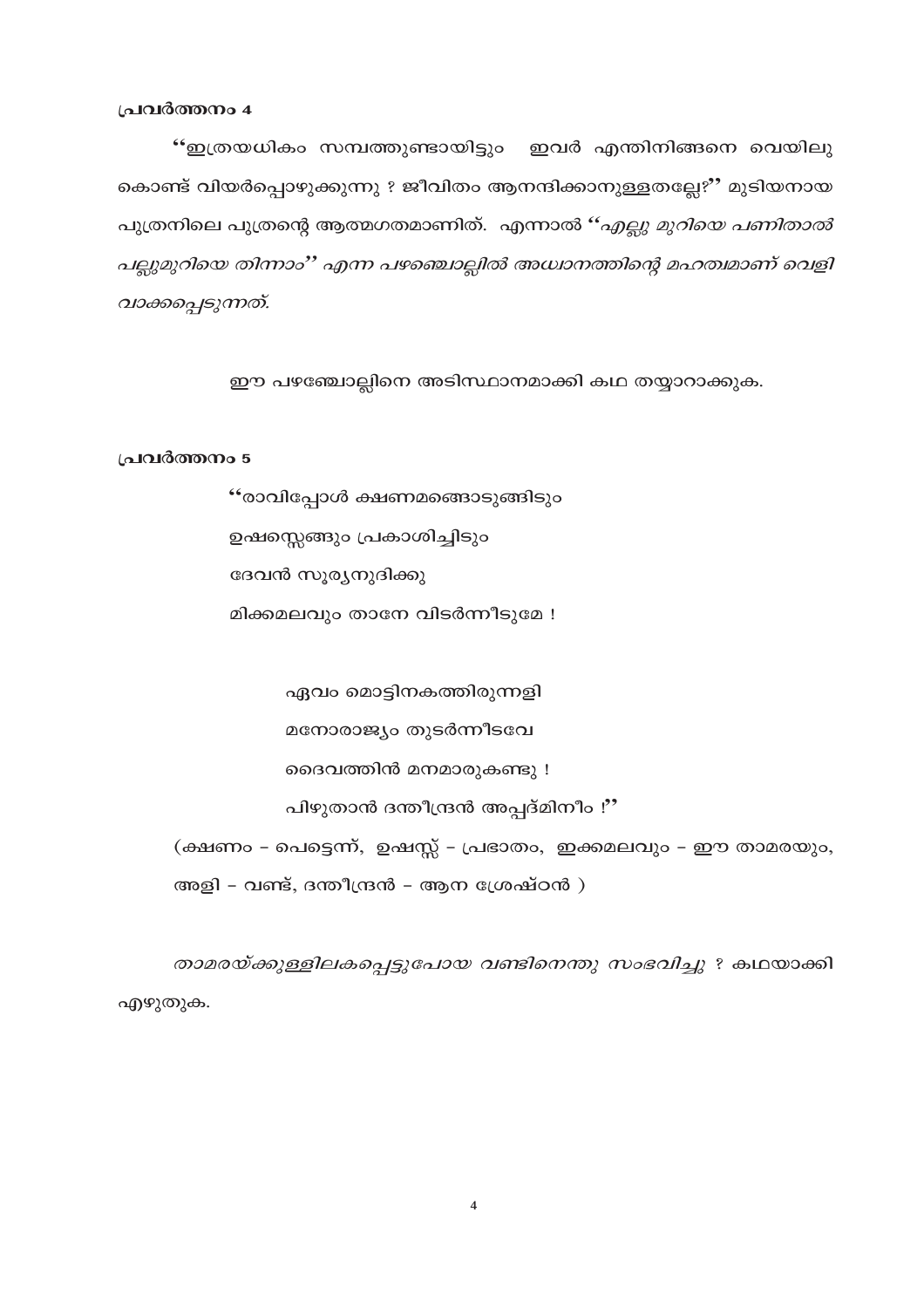# മേഖല : III പോസ്റ്റർ

പ്രവർത്തനം: 1

വായനയുടെ അത്ഭുത ലോകത്തേക്ക് പിച്ച വെയ്ക്കുന്ന ഒരനുഭവത്തിന്റെ കഥയാണല്ലോ 'രസക്കുടുക്ക.'

> "വായിചാലും വളരും വായിച്ചില്ലെങ്കിലും വളരും വായിച്ചു വളർന്നാൽ വിളയും വായിക്കാതെ വളർന്നാൽ വളയും."

കുഞ്ഞുണ്ണി മാഷ് വായനയുടെ പ്രാധാന്യം എത്ര മനോഹരമായി പറഞ്ഞിരി ക്കുന്നു!

വായനയുടെ പ്രാധാന്യം വെളിപ്പെടുത്തുന്ന 3 പോസ്റ്ററുകൾ തയ്യാറാക്കുക.

#### പ്രവർത്തനം: 2

സ്കൂൾ 'സ്നേഹ സംഗമം' പരിപാടിയിൽ സ്നേഹത്തിന്റെ മഹത്വവും പ്രാധാന്യവും വ്യക്തമാക്കുന്ന പോസ്റ്ററുകൾ പ്രദർശിപ്പിക്കുവാൻ കുട്ടികൾ തീരുമാനിച്ചു.

ഇതിലേക്കാവശ്യമായ പോസ്റ്ററുകൾ തയ്യാറാക്കുക ( മൂന്ന് എണ്ണം)

#### പ്രവർത്തനം: 3

"മാനുഷ്യരെല്ലാരുമൊന്നുപോലെ" – ആ കാലഘട്ടത്തിത്തിന്റെ സന്ദേശം ഉൾക്കൊള്ളുന്ന കേരളത്തിന്റെ ദേശീയോത്സവമായ ഓണം സമുചിതമായി ആഘോഷിക്കുവാൻ പാലാട്ടുകര എ.യു.പി. സ്കൂൾ തീരുമാനിച്ചു.

അന്നേ ദിവസം നടക്കുന്ന സാംസ്ക്കാരിക ഘോഷയാത്രയിൽ ഉപയോ ഗിക്കുന്നതിന് സാംസ്ക്കാരിക തനിമ വ്യക്തമാക്കുന്ന മൂന്ന് പോസ്റ്ററുകൾ തയ്യാ റാക്കുക.

 $\overline{5}$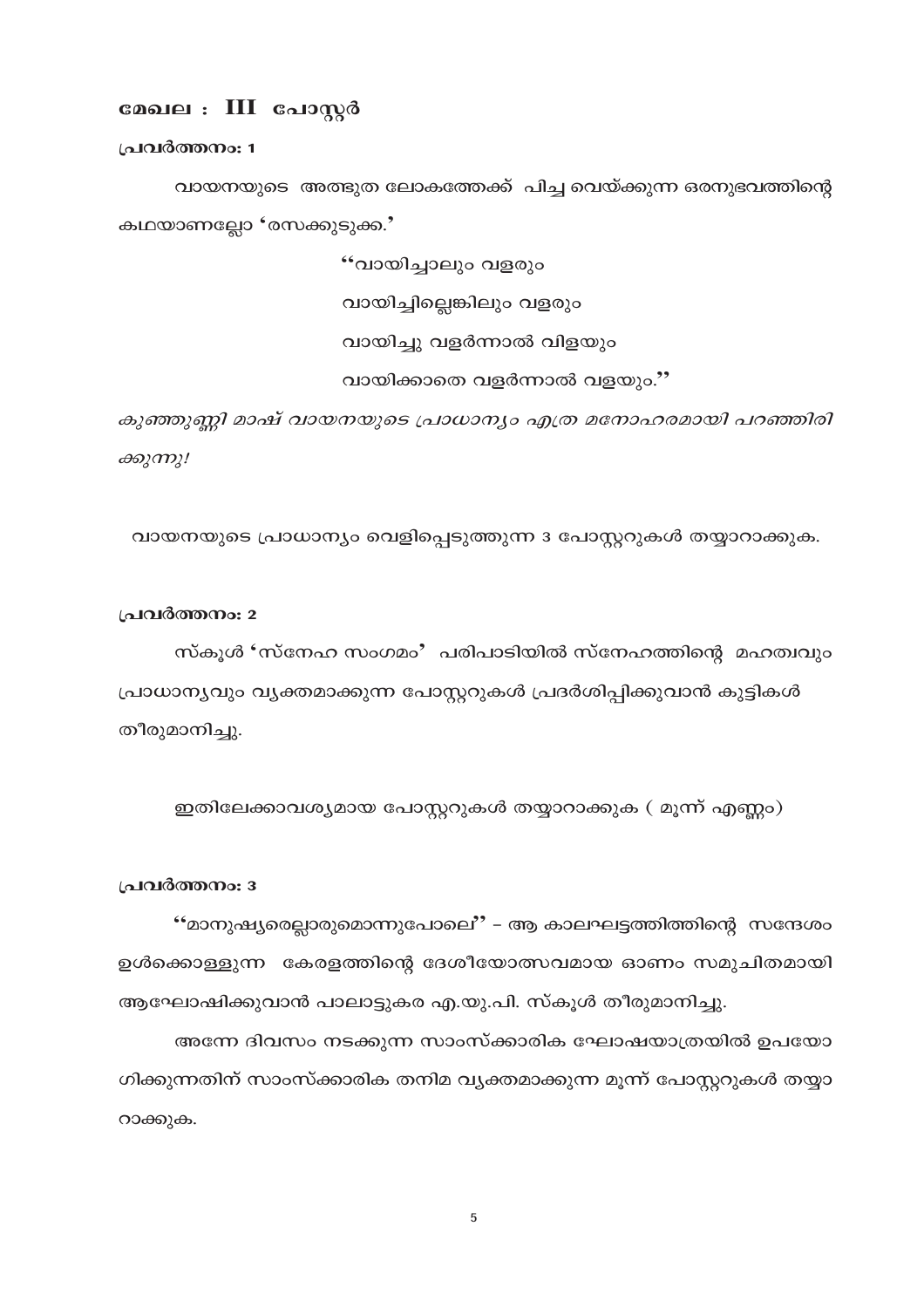തന്റെ വിഹിതം പിതാവിനോട് ചോദിച്ചു വാങ്ങി യാതൊരു മടിയും കൂടാതെ ധൂർത്തടിച്ച് ജീവിക്കുകയായിരുന്നു 'മുടിയനായ പുത്രൻ'. അധ്വാ നിക്കാതെയും അലസമായും ജീവിച്ച് രോഗങ്ങളെ ക്ഷണിച്ചു വരുത്തുക യാണ് ഇന്നത്തെ മനുഷ്യർ.

'അദ്ധ്വാനമാണ് സമ്പത്ത്' – എന്ന് ബോധ്യപ്പെടുത്തുന്നതിന് ആവശ്യ മായ മൂന്ന് പോസ്റ്ററുകൾ തയ്യാറാക്കുക.

#### പ്രവർത്തനം: 5

വായനാവാരവുമായി ബന്ധപ്പെട്ട് കുട്ടികൾ തയ്യാറാക്കിയ വായനാക്കു റിപ്പുകൾ ഒരു പതിപ്പായി പ്രസിദ്ധീകരിക്കുന്നു. വിദ്യാരംഗം കലാസാഹിത്യ വേദിയുടെ ആഭിമുഖ്യത്തിലാണ് ഈ പരിപാടികൾ സംഘടിപ്പിക്കുന്നത്.

പ്രസ്തുത പരിപാടിയുടെ പ്രചാരണത്തിനായി 3 പോസ്റ്ററുകൾ തയ്യാറാക്കുക.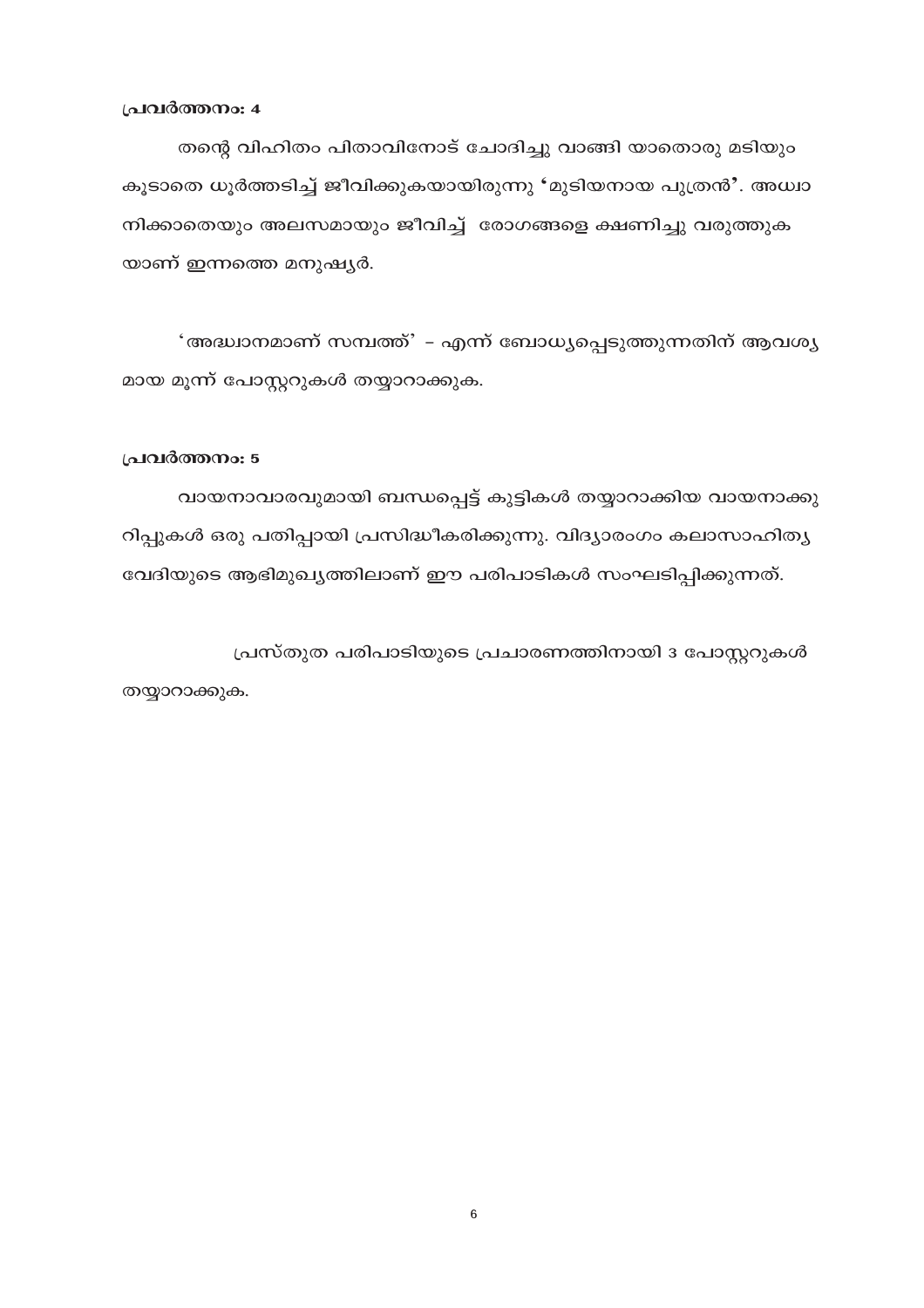# മേഖല $\mathbf{N}$  പ്രസംഗം

പ്രവർത്തനം: 1

"എത്ര സുന്ദരമെത്ര സുന്ദര –

മെന്റെ മലയാളം''

"മലയാളമാണെന്റെ മാതൃഭാഷ

മനതാരിലാദ്യം കുരുത്ത ഭാഷ്''

മലയാള ഭാഷയുടെ പ്രാധാന്യം വിളിച്ചോതുന്ന ചില കവിതാശകലങ്ങ ളാണിവ. മലയാളത്തിന്റെ മഹത്വവും സൗന്ദര്യവും എത്ര തന്നെ വർണ്ണിച്ചാലും മതിവരാത്തവരാണ് നമ്മുടെ കവികൾ.

മലയാള ഭാഷയുടെ പ്രാധാന്യം വ്യക്തമാക്കുന്ന ലഘു പ്രസംഗം തയ്യാ റാക്കുക.

#### പ്രവർത്തനം: 2

വായനശാലകളില്ലാതാകുന്നു. അവയെല്ലാം പുസ്തകങ്ങളുടെ തടവറക ളാകുന്നു. ഗ്രാമ പ്രദേശങ്ങളിൽ പോലും വായന ശാലകളിൽ ആളില്ലാതാകു ന്നു. സന്ധ്യമുതൽ സീരിയലുകളുടെ മുന്നിൽ കണ്ണീർ വാർക്കുന്ന സ്ത്രീകൾ, കംപ്യൂട്ടർ ഗെയിമും വീഡിയോ ഗെയിമുമായി സമയവും ആരോഗൃവും കൊല്ലുന്ന കുട്ടികൾ – മലയാളിയുടെ വിനോദങ്ങൾ ഇവിടെ ഒതുങ്ങുന്നു. ആൽത്തറയിലിരുന്ന് പത്രം വായിച്ചുകൊടുക്കുന്ന വായനക്കാരനും ചുറ്റി

ലുമിരിക്കുന്ന കേൾവിക്കാരും കേരള ഗ്രാമങ്ങൾക്ക് അന്യമാകുന്നു.

വായന അന്യമായിക്കൊണ്ടിരിക്കുന്ന ഈ കാലഘട്ടത്തിൽ വായ നയുടെ പ്രാധാന്യത്തെക്കുറിച്ച് ഒരു ലഘു പ്രസംഗം തയ്യാറാക്കുക.

### പ്രവർത്തനം: 5

പള്ളിക്കൂടങ്ങളിലെ മുത്രപ്പുരകൾ ശുചിത്വമില്ലായ്മയിലേക്ക് നീങ്ങുന്ന സ്ഥിതിവിശേഷം സംജാതമായിരിക്കുന്നു. ബഹു: കേരള ഹൈക്കോടതി പോലും ഈ അവസ്ഥ ചൂണ്ടിക്കാണിച്ചിട്ടുണ്ട്.മൂത്രപ്പുരകളുടെ അഭാവവും ശ്രദ്ധക്കുറവും ഈ പ്രശ്നത്തിനുള്ള പ്രധാന കാരണങ്ങളാണ്. ജീവിതത്തിൽ ശുചിത്വം പാലി ക്കേണ്ടതിന്റെ ആവശ്യകതയെക്കുറിച്ച് ''തെളിമ ''പുസ്തകത്തിൽ പറയുന്ന കാര്യ ങ്ങൾ നിങ്ങളും ക്ലാസ്സ് മുറിയിൽ ചർച്ചചെയ്തിട്ടുണ്ടാകുമല്ലോ.

ഈ വിവരങ്ങൾകൂടി കണക്കിലെടുത്ത് ശുചിത്വ വിദ്യാലയം എന്ന വിഷ യത്തെക്കുറിച്ച് ലഘു പ്രസംഗം തയ്യാറാക്കുക.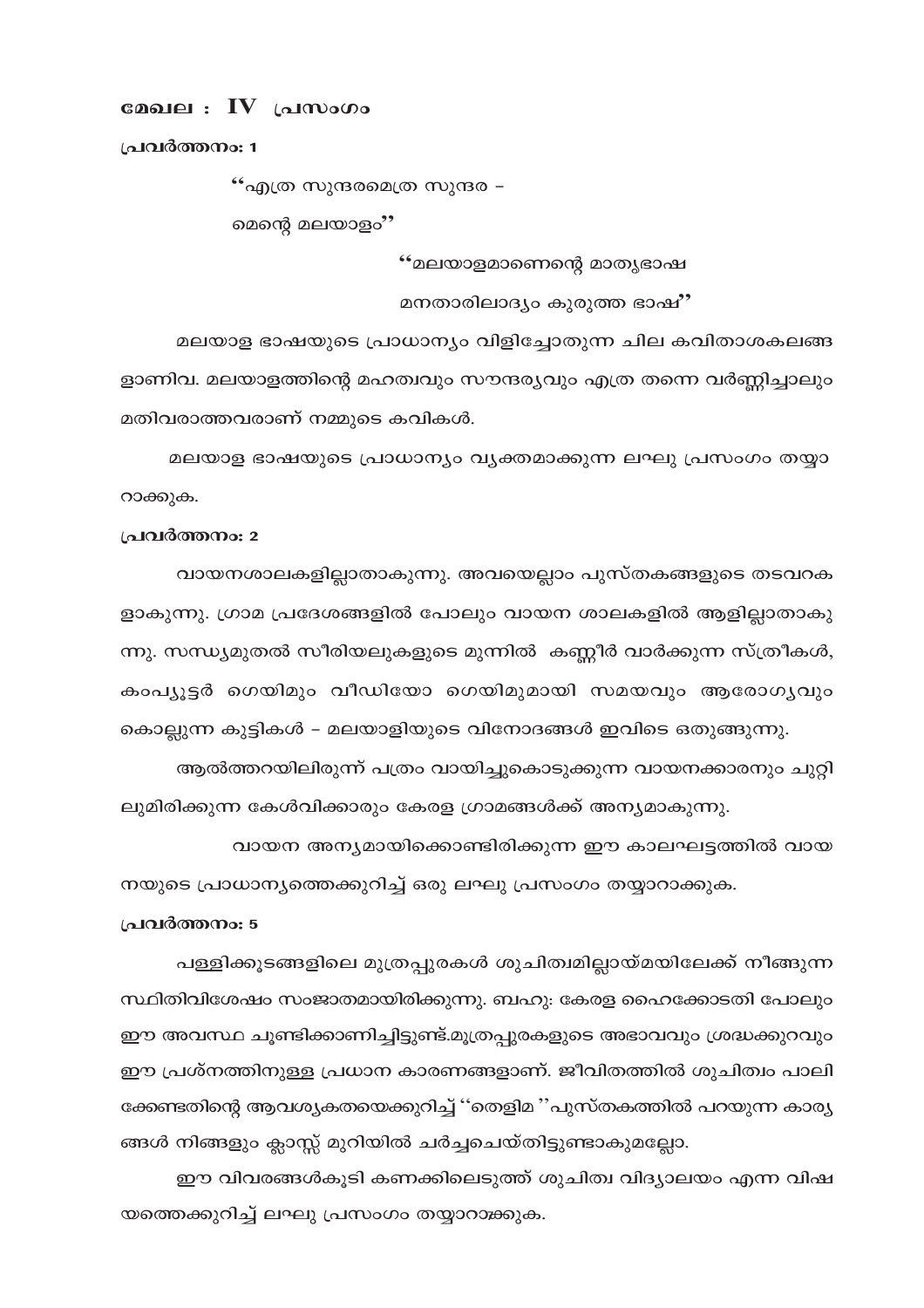വയസ്സ് 24. വിവാഹ പ്രായമെത്തിയിട്ടും മുത്ത് തൊട്ടിലിലാണ്. അന്ധയും മൂക യുമായ മകളെ ഇന്നും സ്നേഹപൂർവ്വം തൊട്ടിലാട്ടി ഉറക്കുകയാണ് ഈ അമ്മ.



ആറ്റുനോറ്റുണ്ടായ ഉണ്ണിയെ അപഹരിച്ച പൂതത്തിന്റെ കയ്യിൽ നിന്ന് ഉണ്ണിയെ കിട്ടാൻ സ്വന്തം കണ്ണുകൾ നൽകുന്ന അമ്മ. അമ്മമാർക്ക് കുഞ്ഞുങ്ങളോടുള്ള സ്നേഹം എത്ര അഭേദ്യമാണ്.

കുടുംബ ബന്ധങ്ങളും സ്നേഹവും നഷ്ടമായിക്കൊണ്ടിരിക്കുന്ന ഈ സമൂ ഹത്തിൽ 'സ്നേഹം താൻ ശക്തി' എന്ന വിഷയത്തെ അടിസ്ഥാനമാക്കി ലഘു പ്രസംഗം തയ്യാറാക്കുക.

# പ്രവർത്തനം: 4

അച്ഛനേയും അമ്മയേയും വൃദ്ധസദനത്തിലും റോഡുപുറമ്പോക്കുകളിലും ഉപേക്ഷിക്കുന്ന മക്കളുടെ എണ്ണം ഇന്ന് സമൂഹത്തിൽ വർദ്ധിച്ചു വരുന്നു. അച്ഛ നേയും അമ്മയേയും ഉപേക്ഷിച്ച് മക്കൾക്ക് ഉയർന്ന വിദ്യാഭ്യാസവും ആഡംബ രവും നൽകാൻ ശ്രമിക്കുന്ന യുവ തലമുറ............. എന്നാൽ എല്ലാം നശിപ്പിച്ചു തിരിച്ചു വന്ന മകനെ സന്തോഷത്തോടെ സ്വീകരിച്ച്, തനിക്കുള്ളതിൽവച്ച് നല്ല തെല്ലാം അവനു നൽകി സ്വീകരിക്കുന്ന അച്ഛനെയാണ് മുടിയാനായ പുത്രൻ എന്ന കഥയിൽ കാണുന്നത്.

സ്നേഹിച്ച് വളർത്തിയ മക്കൾ രക്ഷകർത്താക്കളെ വയസ്സാകുമ്പോൾ തള്ളിക്കളയുന്ന പ്രവണതയ്ക്കെതിരെ ലഘു പ്രസംഗം തയ്യാറാക്കുക.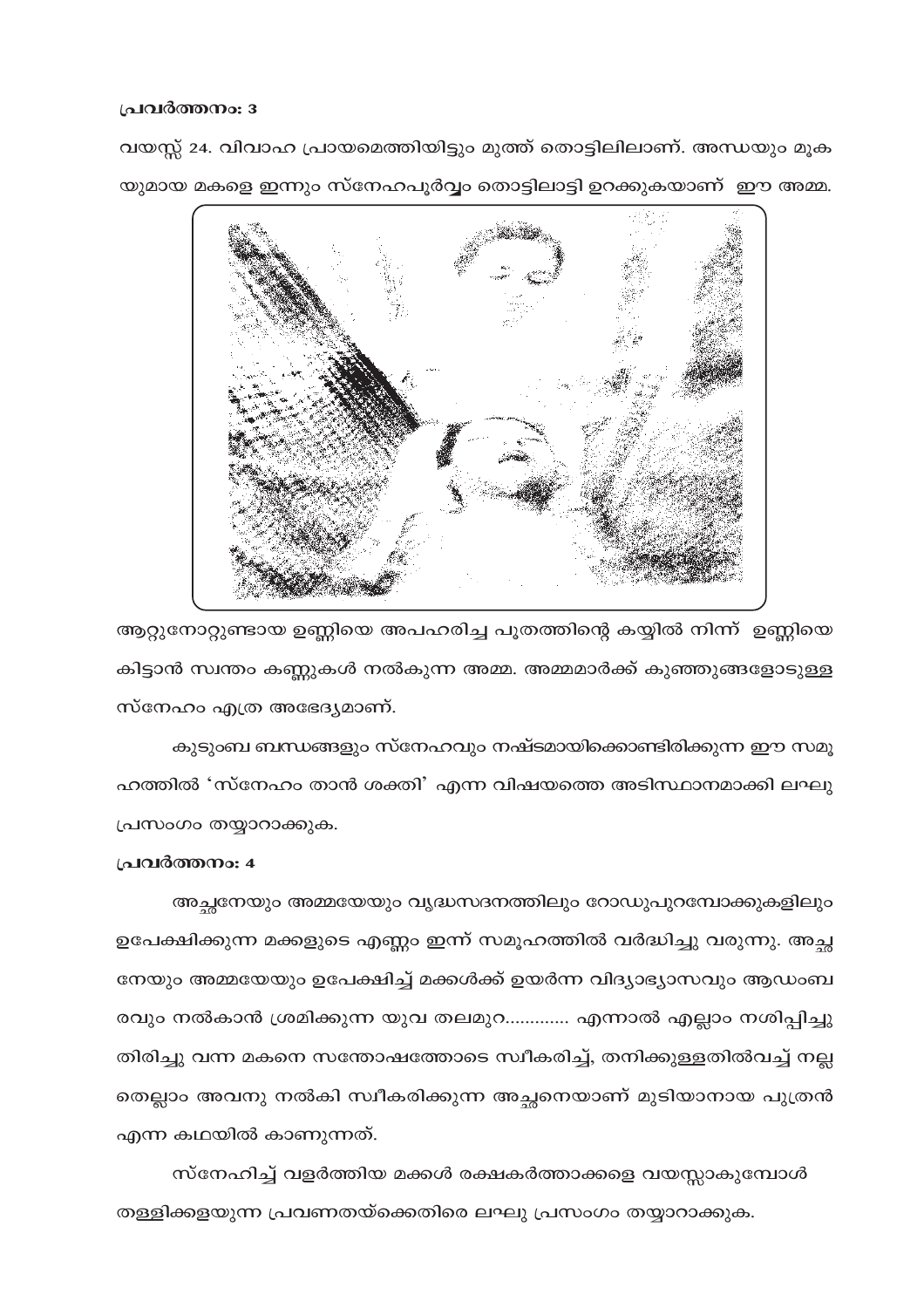# മേഖല : V ജീവചരിത്രക്കുറിപ്പ്

#### പ്രവർത്തനം : 1

വായന ഒരു യാത്രയാണ്. ഈ മഹാ പ്രപഞ്ചത്തിന്റെ വൈവിധ്യപൂർണ്ണ മായ അനുഭവങ്ങളിലൂടെ സഞ്ചരിക്കുകയാണ് ഓരോ നല്ല പുസ്തകവും. വായ നയെ കുട്ടികൾക്കും മുതിർന്നവർക്കും ഒരു പോലെ ആസ്ഥദൃകരമാക്കിയ കുട്ടി കളുടെ മാമനാണ് പ്രൊഫ: എസ്. ശിവദാസ്.



മുകളിൽ കൊടുത്തിരിക്കുന്ന സൂചനകൾ ഉൾപ്പെടുത്തി ജീവചരിത്രക്കുറിപ്പ് തയ്യാറാക്കുക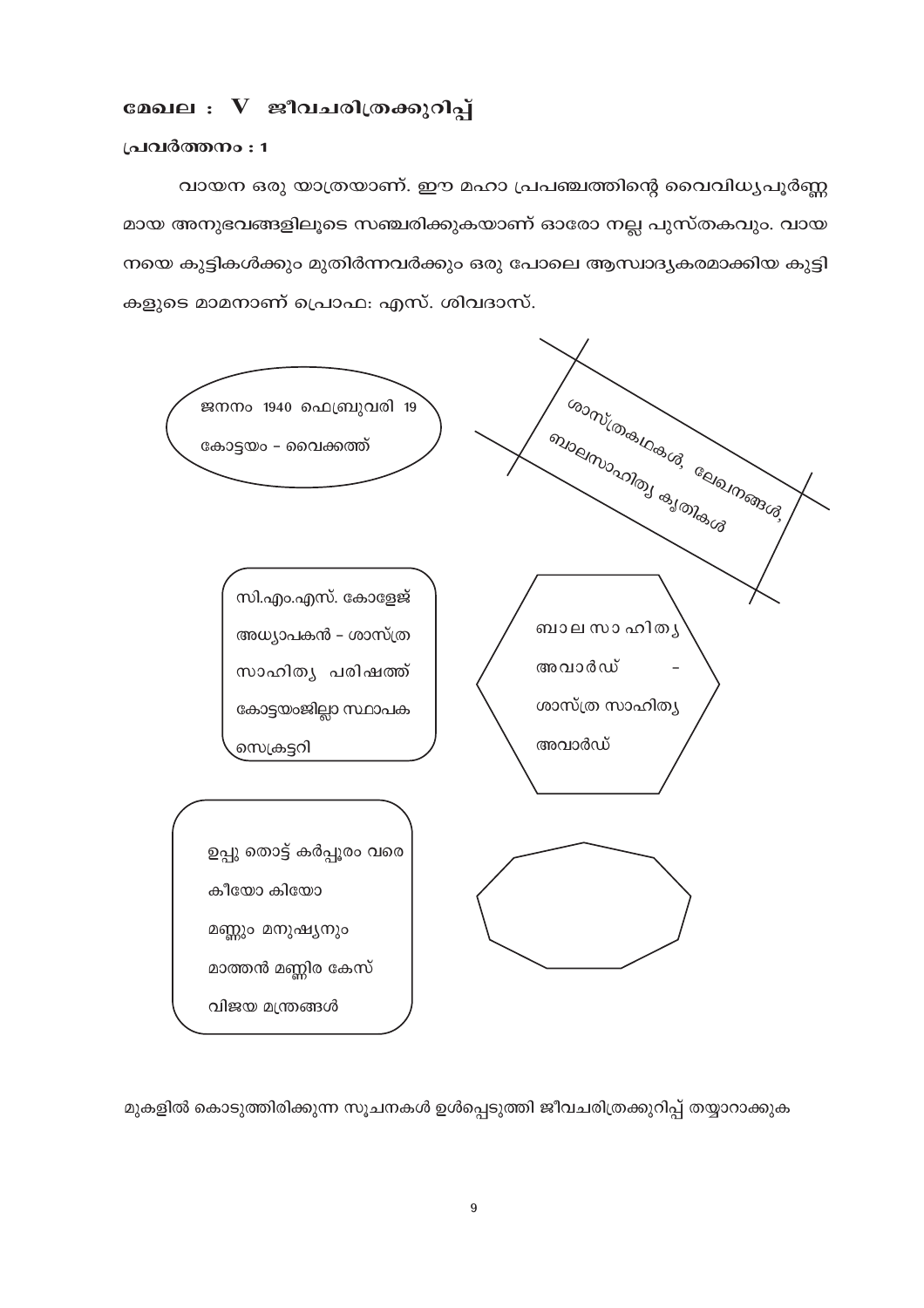'പൊക്കമില്ലായ്മയാണെന്റെ പൊക്കം' എന്നു പാടിയ, കുട്ടികളുടെ പ്രിയങ്കര നായ കവിയായിരുന്നു കുഞ്ഞുണ്ണിമാഷ്. കുഞ്ഞുണ്ണി മാഷിന്റെ ജീവചരിത്ര ക്കുറിപ്പ് തയ്യാറാക്കുക



# പ്രവർത്തനം: 3

മലയാള ഭാഷയുടെയും സാഹിത്യത്തിന്റെയും ചരിത്രത്തെ ചിമി

ഴിലൊതുക്കി അവതരിപ്പിക്കുന്ന ഒ.എൻ.വി.കുറുപ്പിന്റെ 'എന്റെ മലയാളം' എന്ന കവിത നിങ്ങൾ പരിചയപ്പെട്ടല്ലോ ! കേരളത്തിന്റെ പ്രിയങ്കരനായ ഈ കവിയെ ജ്ഞാന പീഠപുരസ്ക്കാരം നൽകി രാജ്യം ആദരിക്കുകയുണ്ടായി. അദ്ദേഹത്തിന് സ്കൂൾ വിദ്യാരംഗം കലാസാഹിത്യ വേദിയുടെ ആഭിമുഖ്യത്തിൽ നടത്തിയ അനുമോദനയോഗത്തിൽ വിശിഷ്ടാതിഥി നടത്തിയ പ്രസംഗത്തിലെ സൂചന കളാണ് താഴെ കൊടുത്തിരിക്കുന്നത്.

സൂചനകൾ ഉപയോഗിച്ച് ജീവചരിത്രക്കുറിപ്പ് തയ്യാറാക്കുക.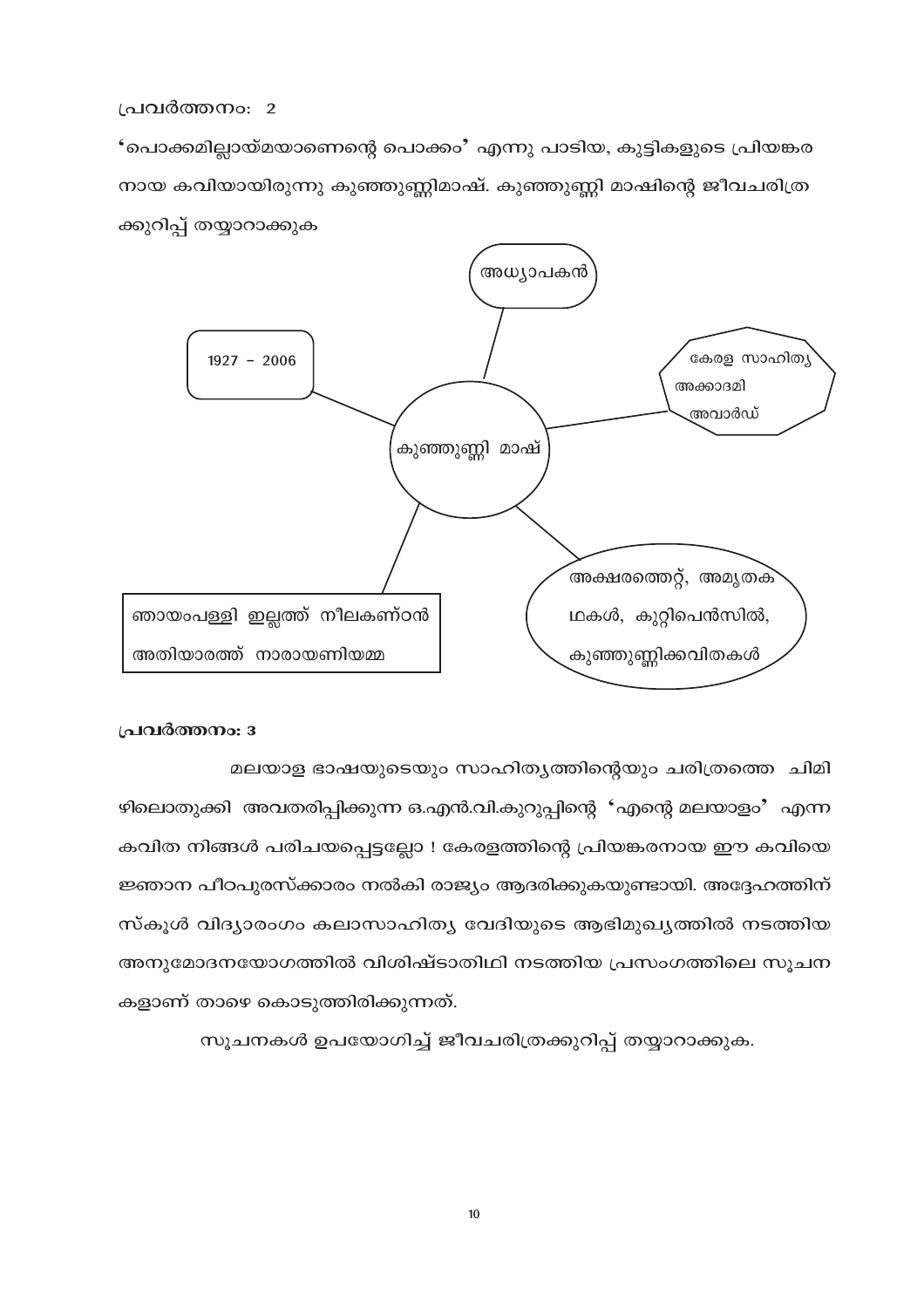

ബാലസാഹിത്യ രംഗത്ത് തനതായ വ്യക്തിമുദ്ര പതിപ്പിച്ച സിപ്പി പള്ളിപ്പുറവു മായി നടത്തിയ അഭിമുഖത്തിന്റെ ചില ഭാഗങ്ങളാണ് താഴെ തന്നിരിക്കുന്നത്. അദ്ദേഹത്തെക്കുറിച്ച് നിങ്ങൾക്ക് അറിയാവുന്ന വിവരങ്ങൾക്കൂടി ചേർത്ത് ജീവ ചരിത്രക്കുറിപ്പ് തയ്യാറാക്കുക.

- ചോദ്യം : താങ്കളുടെ ജന്മസ്ഥലം എവിടെയാണ്?
- 1943 മെയ്യ്18ന് എറണാകുളം ജില്ലയിൽ പള്ളിപ്പുറം ഉത്തരം:

ചോദ്യം : പ്രധാന പ്രവർത്തന മേഖല ഏതായിരുന്നു ?

ഉത്തരം:ഞാൻ പള്ളിപ്പുറം സെന്റ് മേരീസ് ഹൈസ്കൂൾ അധ്യാപകനായിരുന്നു. ചോദ്യം : താങ്കളുടെ പ്രധാനപ്പെട്ട കൃതികളേതെല്ലാം ? ഏതു വിഭാഗത്തിൽ പെട്ട കൃതികളാണ് കൂടുതൽ ?

- ബാലസാഹിത്യകൃതികളാണധികവും, പപ്പടം പഴം പായസം, ചെണ്ട, ഉത്തരം: പൂരം, അപ്പൂപ്പൻതാടിയുടെ സ്വർഗ്ഗ യാത്ര, ജന്തുസ്ഥാൻ കഥകൾ.
- ചോദ്യം : താങ്കൾക്ക് ലഭിച്ചിട്ടുള്ള പുരസ്ക്കാരങ്ങൾ . ?
- ബാല സാഹിതൃത്തിനുള്ള ദേശീയ പുരസ്ക്കാരം, പ്രഥമ ഭീമാ ഉത്തരം: സ്മാരക അവാർഡ്, സംസ്ഥാന ബാലസാഹിത്യ അവാർഡ്, കേരള സാഹിത്യ അക്കാദമി അവാർഡ്,1992 ൽ ഏറ്റവും നല്ല അധ്യാപക നുള്ള ദേശീയ അവാർഡും ലഭിച്ചിട്ടുണ്ട്.